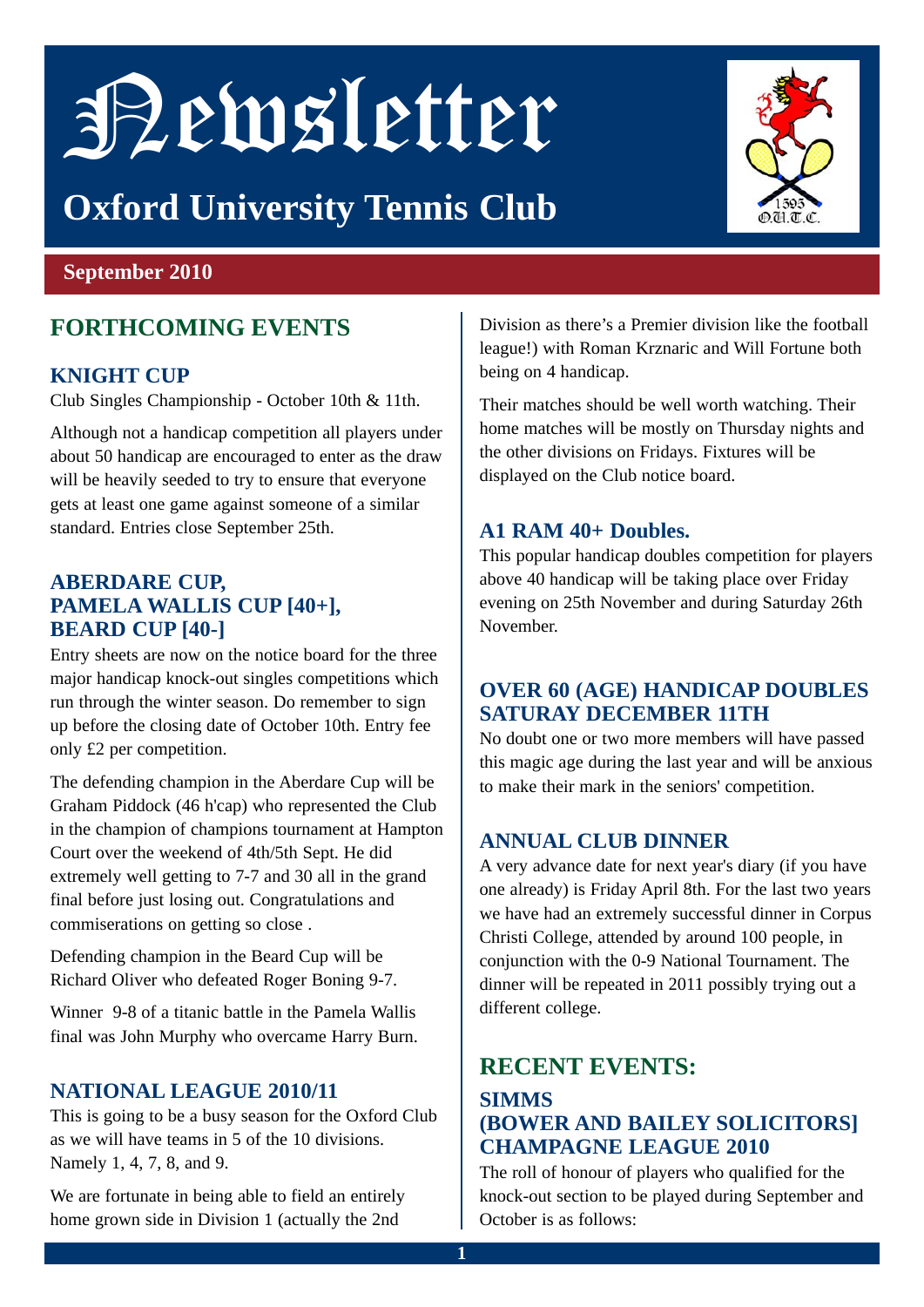|                           | Winner                                            | <b>Runner</b> up           |
|---------------------------|---------------------------------------------------|----------------------------|
|                           | <b>League A</b> Adrian Fawcus                     | Simon Horobin              |
|                           | <b>League B</b> Roger Nathan                      | John Stevens               |
|                           | <b>League C</b> Adam Jeffrey                      | Jonathan Nash              |
|                           | <b>League D</b> Andrew Mackintosh Simon Stubbings |                            |
|                           | <b>League E</b> Richard Alden                     | <b>Ron Mutton</b>          |
|                           | <b>League F</b> John Perkins                      | Mark McArthur-<br>Christie |
|                           | <b>League G</b> Julian Knight                     | Graham Cole                |
|                           | <b>League H</b> Richard Youdale                   | Jonathan Clark.            |
| <b>League J</b> Mike Pike |                                                   | Georgina Hall              |

Best performance in terms of matches played was Group H (65-70 H'cap) where 35 of the possible 36 matches were completed. In slight disgrace were the top players in Group A who completed the lowest percentage of matches. Closest finish was in Group C where three players tied on 22 points and the unfortunate player not to qualify was Tim Dadd by just 2 games.

#### **OXFORD OPEN DOORS DAY SATURDAY 11TH SEPTEMBER**

#### **by Katrina Allen**

I'm a new arrival in Oxford and the existence of the court at Merton was a major factor in my decision to

*Alan Oliver demonstrating the ancient art of ball making*



move here. So, having been based overseas and out of the game for the past seven years, it's a real pleasure to be back in the fold. Things have, of course, moved on and a lot of new faces have appeared; it feels like starting afresh. So, the Oxford "Open Doors" day was a great chance to reintegrate.

For a good five hours curious people streamed in and, at times, were queuing out the door. There were some 250 visitors throughout the day. I've never seen so many people at a court and it was a real surprise to

*Frank Close in the midst of enlightening and baffling the audience in equal measure!*

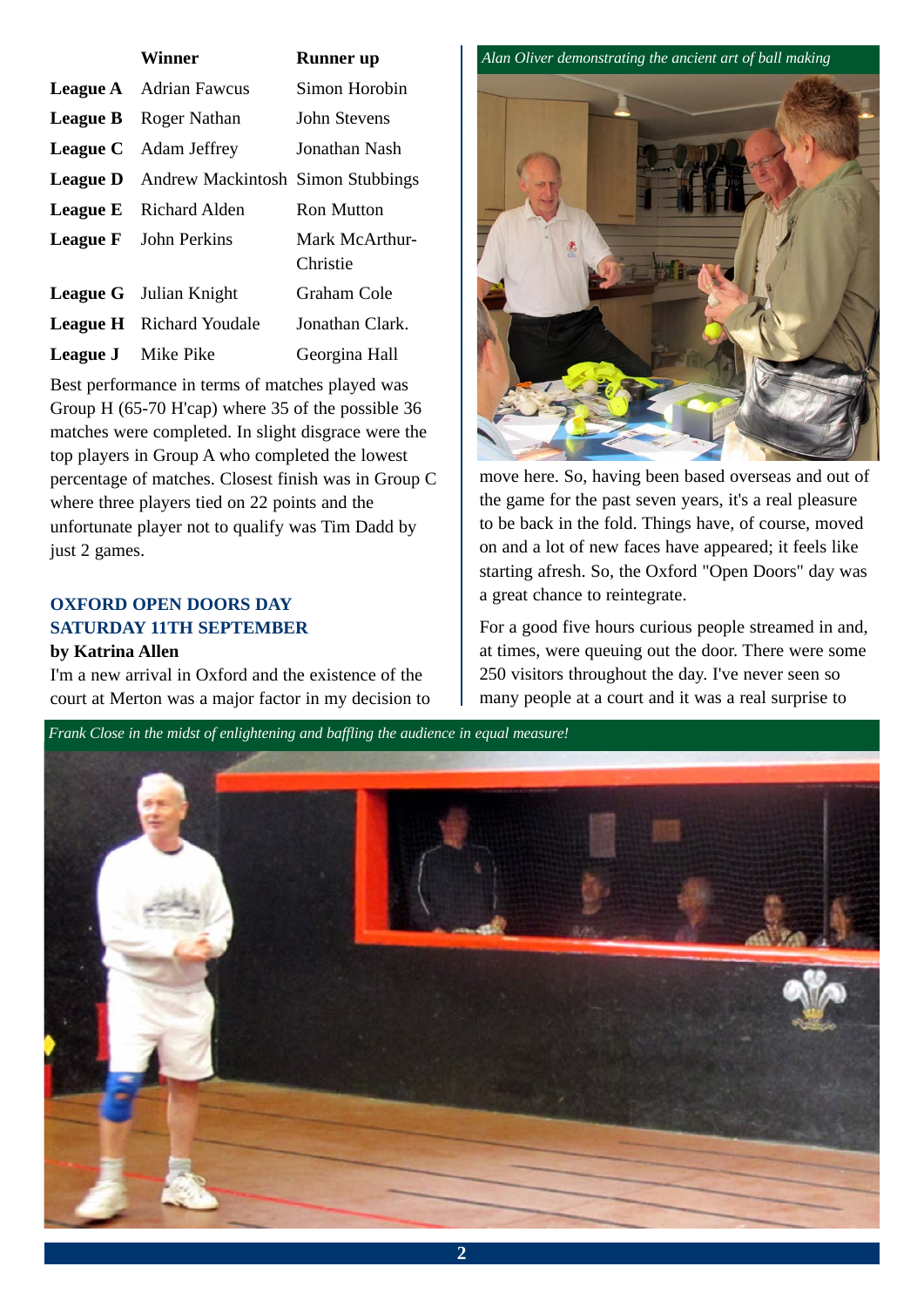

*Tim Dadd at the far end keeping the Dedans informed of proceedings*

discover how many knew of the game and were keen to learn more about it. It was also really gratifying to see so many people choosing to visit the court considering how many other options were on offer that day. Perhaps the reason for this was the fact that this was something very different to the usual college visits or walking tours.



Apparently, last year we had great feedback and it was considered to be one of the best events of the weekend. This was certainly due to the fact that we didn't just open the court for people to look at but made it a really proactive experience and this is due to the efforts of our main organiser, Derek Williams. He arranged volunteers to play demonstration games and Alan Oliver and Frank Close gave brief talks about the history and the rules on the hour.

Tim Dadd was mostly in the dedans guiding onlookers while games were taking place. I think we all know the difficulty of getting across the workings of the chase system to complete newcomers but Tim somehow managed to impart the information without losing his audience.

Everyone seemed intrigued and absolutely determined to get their heads round it all. A few other members milled around and chipped in with historical information and explanation of the rules. The handouts with information about the game along with a court diagram were really helpful to refer to alongside the explanations and demonstrations and most took them away vowing to find out more on the internet.